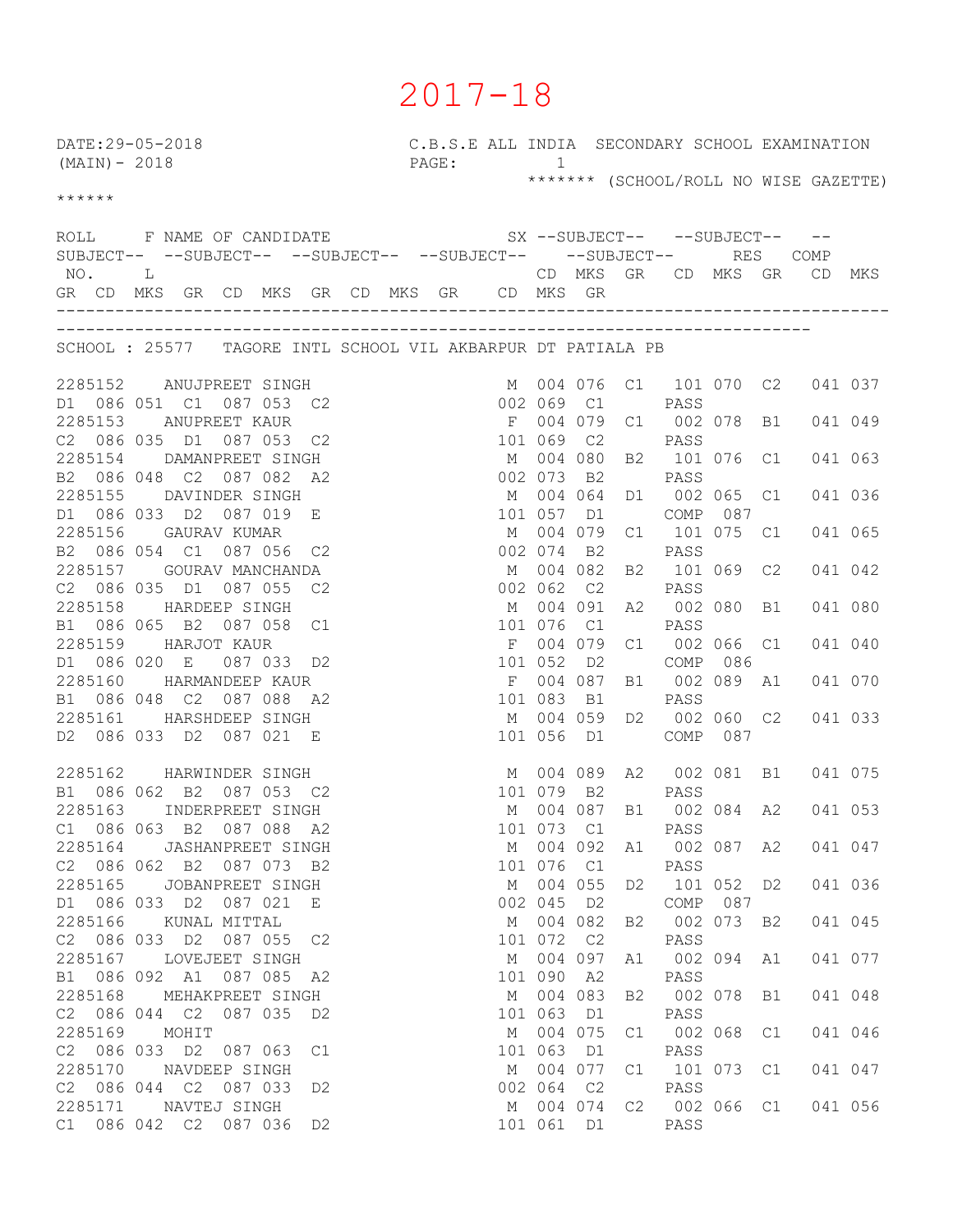2285172 NISHU RANI D2 086 036 D1 087 083 A2 2285173 PREETY SAINI C1 086 060 B2 087 058 C1 2285174 PRIYANSHU B1 086 072 B1 087 082 A2 2285175 RAJDEEP SINGH A2 086 078 A2 087 096 A1 2285176 RAMANJOT KAUR D1 086 034 D1 087 033 D2 2285177 SIMRANJEET SINGH B1 086 059 B2 087 084 A2 2285178 VARINDER SINGH D2 086 020 E 087 044 D1 2285179 VIKRAMJEET SINGH D2 086 033 D2 087 023 E 2285180 ADESH VIKAS SINGH B1 086 076 A2 087 081 B1 2285181 AKASHDEEP SINGH D1 086 033 D2 087 049 C2 2285182 AKASHDEEP SINGH D1 086 033 D2 087 021 E 2285183 ARMAANDEEP SINGH C2 086 055 C1 087 064 C1 2285184 ASHOK KUMAR C2 086 022 E 087 033 D2 2285185 ATTINDERPAL SINGH C2 086 039 D1 087 038 D2 2285186 GURJOT SINGH A2 086 083 A2 087 086 A2 2285187 HARSH GOYAL A1 086 096 A1 087 094 A1 2285188 JASKAMAL KAUR C2 086 038 D1 087 041 D1 2285189 KHUSHDEEP KAUR D1 086 038 D1 087 041 D1 2285190 KULJEET KAUR E 086 033 D2 087 034 D2 2285191 LOVEPREET SINGH D1 086 033 D2 087 045 D1 2285192 LOVEPREET SINGH D1 086 033 D2 087 033 D2 2285193 MADANJOT SINGH B2 086 072 B1 087 068 B2 2285194 MANISH KUMAR A2 086 080 A2 087 062 C1 2285195 MANJOT KAUR C2 086 040 D1 087 051 C2 2285196 MANPREET KAUR D2 086 036 D1 087 038 D2 2285197 NAVJEET SINGH D2 086 039 D1 087 045 D1 2285198 NISHAN SINGH B2 086 065 B2 087 069 B2 2285199 PALWINDER SINGH C1 086 052 C1 087 057 C2 2285200 PARNEET KAUR D1 086 033 D2 087 038 D2

| 004        | 094                                                                                                                 | A1                                                                                                                                                                                                                                               | 002                                                                           | 088                                                                                                                                                                                                                                    | A2                                                                                         | 041                                   | 033                                                                                                                                                                                                                                                      |
|------------|---------------------------------------------------------------------------------------------------------------------|--------------------------------------------------------------------------------------------------------------------------------------------------------------------------------------------------------------------------------------------------|-------------------------------------------------------------------------------|----------------------------------------------------------------------------------------------------------------------------------------------------------------------------------------------------------------------------------------|--------------------------------------------------------------------------------------------|---------------------------------------|----------------------------------------------------------------------------------------------------------------------------------------------------------------------------------------------------------------------------------------------------------|
| 004        | 089                                                                                                                 | A2                                                                                                                                                                                                                                               | 002                                                                           | 090                                                                                                                                                                                                                                    | A1                                                                                         | 041                                   | 052                                                                                                                                                                                                                                                      |
| 004        | 088                                                                                                                 | A2                                                                                                                                                                                                                                               | 002                                                                           | 087                                                                                                                                                                                                                                    | A2                                                                                         | 041                                   | 076                                                                                                                                                                                                                                                      |
| 004        | 095                                                                                                                 | A1                                                                                                                                                                                                                                               | 101                                                                           | 092                                                                                                                                                                                                                                    | A1                                                                                         | 041                                   | 082                                                                                                                                                                                                                                                      |
| 086<br>004 | A2<br>079                                                                                                           | C1                                                                                                                                                                                                                                               | PASS<br>002                                                                   | 067                                                                                                                                                                                                                                    | C1                                                                                         | 041                                   | 037                                                                                                                                                                                                                                                      |
| 058        | D1                                                                                                                  |                                                                                                                                                                                                                                                  | PASS                                                                          |                                                                                                                                                                                                                                        |                                                                                            |                                       | 074                                                                                                                                                                                                                                                      |
| 078        | B <sub>2</sub>                                                                                                      |                                                                                                                                                                                                                                                  | PASS                                                                          |                                                                                                                                                                                                                                        |                                                                                            |                                       |                                                                                                                                                                                                                                                          |
| 040        | D <sub>2</sub>                                                                                                      |                                                                                                                                                                                                                                                  | COMP                                                                          | 086                                                                                                                                                                                                                                    |                                                                                            |                                       | 033                                                                                                                                                                                                                                                      |
| 056        | D1                                                                                                                  | C <sub>2</sub>                                                                                                                                                                                                                                   | COMP                                                                          | 087                                                                                                                                                                                                                                    | D1                                                                                         |                                       | 033                                                                                                                                                                                                                                                      |
| 101        | 091                                                                                                                 | A2                                                                                                                                                                                                                                               | 004                                                                           | 089                                                                                                                                                                                                                                    | A2                                                                                         | 041                                   | 080                                                                                                                                                                                                                                                      |
| 004        | 075                                                                                                                 | C1                                                                                                                                                                                                                                               | 101                                                                           | 062                                                                                                                                                                                                                                    | D1                                                                                         |                                       | 041 040                                                                                                                                                                                                                                                  |
|            |                                                                                                                     |                                                                                                                                                                                                                                                  |                                                                               |                                                                                                                                                                                                                                        |                                                                                            |                                       |                                                                                                                                                                                                                                                          |
| 004<br>056 | 080                                                                                                                 |                                                                                                                                                                                                                                                  | 101                                                                           |                                                                                                                                                                                                                                        | D1                                                                                         | 041                                   | 037                                                                                                                                                                                                                                                      |
| 004        | 091                                                                                                                 | A2                                                                                                                                                                                                                                               | 002                                                                           | 078                                                                                                                                                                                                                                    | B1                                                                                         | 041                                   | 049                                                                                                                                                                                                                                                      |
| 004        | 070                                                                                                                 | C2                                                                                                                                                                                                                                               | 002                                                                           | 055                                                                                                                                                                                                                                    | D1                                                                                         | 041                                   | 043                                                                                                                                                                                                                                                      |
| 004        | 083                                                                                                                 | B <sub>2</sub>                                                                                                                                                                                                                                   | 002                                                                           | 067                                                                                                                                                                                                                                    | C1                                                                                         | 041                                   | 042                                                                                                                                                                                                                                                      |
| 004        | 092                                                                                                                 | A1                                                                                                                                                                                                                                               | 101                                                                           | 084                                                                                                                                                                                                                                    | B1                                                                                         | 041                                   | 082                                                                                                                                                                                                                                                      |
| 075        | B2                                                                                                                  |                                                                                                                                                                                                                                                  | PASS                                                                          |                                                                                                                                                                                                                                        |                                                                                            |                                       | 095                                                                                                                                                                                                                                                      |
| 095        | A1                                                                                                                  |                                                                                                                                                                                                                                                  | PASS                                                                          |                                                                                                                                                                                                                                        |                                                                                            |                                       |                                                                                                                                                                                                                                                          |
| 078        | B <sub>2</sub>                                                                                                      |                                                                                                                                                                                                                                                  | PASS                                                                          |                                                                                                                                                                                                                                        |                                                                                            |                                       | 046                                                                                                                                                                                                                                                      |
| 004<br>063 | D1                                                                                                                  | A2                                                                                                                                                                                                                                               | 002                                                                           |                                                                                                                                                                                                                                        | B1                                                                                         |                                       | 037                                                                                                                                                                                                                                                      |
|            |                                                                                                                     | B1                                                                                                                                                                                                                                               |                                                                               |                                                                                                                                                                                                                                        |                                                                                            | 041 022                               |                                                                                                                                                                                                                                                          |
|            |                                                                                                                     |                                                                                                                                                                                                                                                  |                                                                               |                                                                                                                                                                                                                                        |                                                                                            |                                       |                                                                                                                                                                                                                                                          |
|            |                                                                                                                     |                                                                                                                                                                                                                                                  |                                                                               |                                                                                                                                                                                                                                        |                                                                                            |                                       |                                                                                                                                                                                                                                                          |
|            |                                                                                                                     |                                                                                                                                                                                                                                                  |                                                                               |                                                                                                                                                                                                                                        |                                                                                            |                                       |                                                                                                                                                                                                                                                          |
| 004        |                                                                                                                     |                                                                                                                                                                                                                                                  |                                                                               |                                                                                                                                                                                                                                        |                                                                                            | 041 066                               |                                                                                                                                                                                                                                                          |
|            |                                                                                                                     |                                                                                                                                                                                                                                                  |                                                                               |                                                                                                                                                                                                                                        |                                                                                            |                                       |                                                                                                                                                                                                                                                          |
| 004        |                                                                                                                     |                                                                                                                                                                                                                                                  |                                                                               |                                                                                                                                                                                                                                        |                                                                                            |                                       |                                                                                                                                                                                                                                                          |
| 004        |                                                                                                                     |                                                                                                                                                                                                                                                  | PASS<br>002                                                                   |                                                                                                                                                                                                                                        |                                                                                            |                                       |                                                                                                                                                                                                                                                          |
| 071        |                                                                                                                     |                                                                                                                                                                                                                                                  | PASS                                                                          |                                                                                                                                                                                                                                        |                                                                                            |                                       |                                                                                                                                                                                                                                                          |
| 069        |                                                                                                                     |                                                                                                                                                                                                                                                  | PASS                                                                          |                                                                                                                                                                                                                                        |                                                                                            |                                       |                                                                                                                                                                                                                                                          |
| 076        |                                                                                                                     |                                                                                                                                                                                                                                                  | PASS                                                                          |                                                                                                                                                                                                                                        |                                                                                            |                                       |                                                                                                                                                                                                                                                          |
|            |                                                                                                                     |                                                                                                                                                                                                                                                  | PASS                                                                          |                                                                                                                                                                                                                                        |                                                                                            |                                       |                                                                                                                                                                                                                                                          |
|            |                                                                                                                     |                                                                                                                                                                                                                                                  |                                                                               |                                                                                                                                                                                                                                        |                                                                                            |                                       |                                                                                                                                                                                                                                                          |
|            | 079<br>086<br>083<br>004<br>004<br>004<br>087<br>057<br>078<br>054<br>067<br>004<br>004<br>081<br>101<br>004<br>004 | B <sub>2</sub><br>B1<br>B1<br>086<br>069<br>073<br>A2<br>D1<br>D1<br>B2<br>D <sub>2</sub><br>C2<br>098<br>093<br>089<br>004 087<br>101 075 C1<br>002 077 B1<br>062 D1<br><b>B1</b><br>082 B2<br>074 C1<br>C2<br>C1<br>B2<br>080 B2<br>002 060 C2 | B1<br>C2<br>B <sub>2</sub><br>A1<br>A1<br>004 094<br>095<br>093<br>078<br>088 | PASS<br>PASS<br>PASS<br>002<br>101<br>101<br>PASS<br>PASS<br>COMP<br>PASS<br>COMP<br>PASS<br>002<br>002<br>PASS<br>PASS<br>PASS<br>092 A1<br>PASS<br>A1<br>PASS<br>A1<br>A1<br>B2<br>004<br>A2<br>101<br>094 A1<br>002<br>F 004 078 C1 | 080<br>058<br>061<br>059<br>087<br>086<br>099<br>083<br>081<br>002 084<br>COMP 041<br>PASS | B1<br>D1<br>A1<br>A2<br>A2<br>002 080 | 041<br>041<br>041<br>041<br>041<br>041<br>004 082 B2 101 078 B2 041 040<br>004 083 B2 002 064 C2 041 039<br>101 084 B1<br>002 088 A2 041 082<br>B1 041 042<br>072 B2 041 033<br>078 C1 041 033<br>080 B2 041 063<br>088 A2 041 052<br>101 064 D1 041 038 |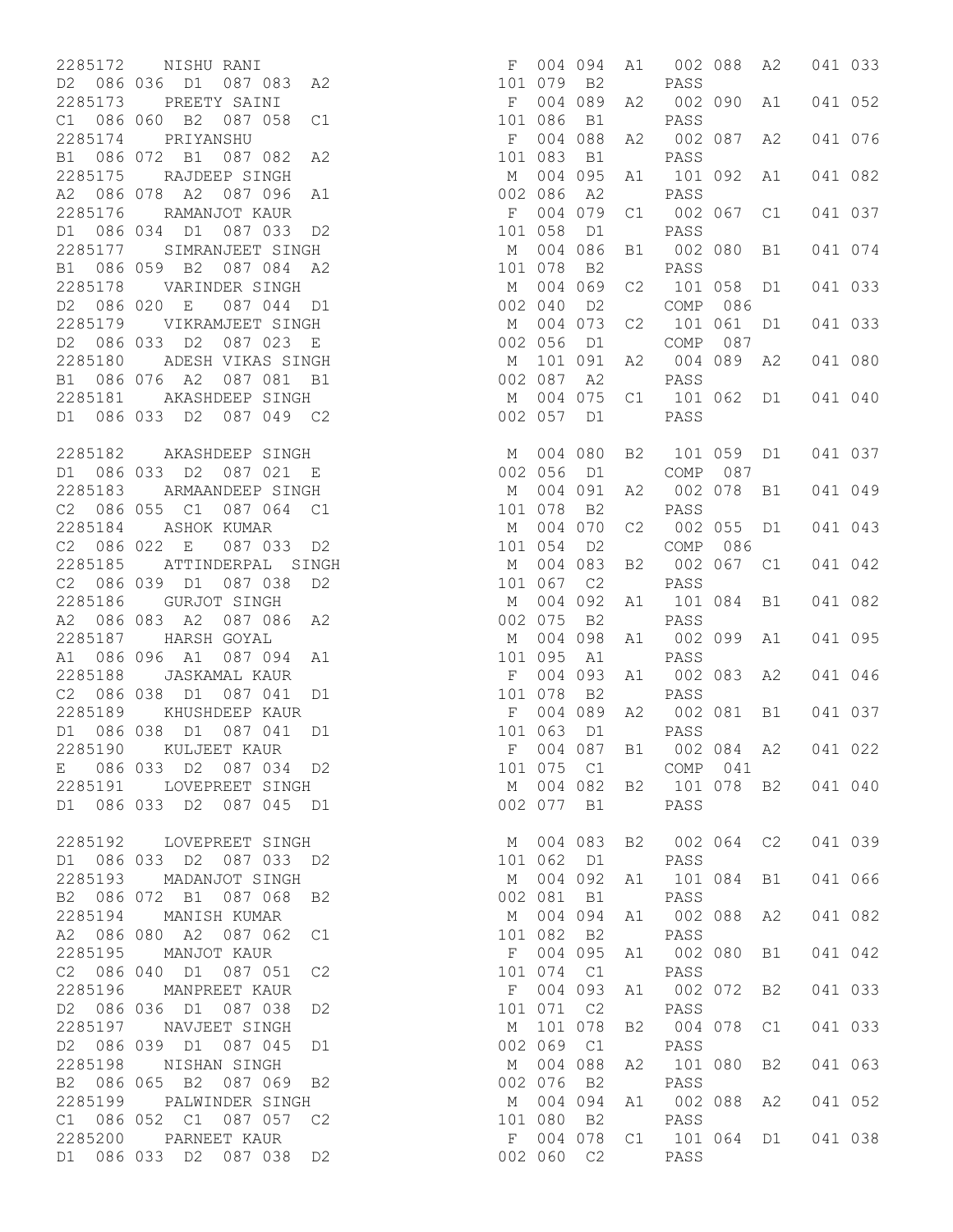| 2285201 RAMANJEET SINGH  |               |  | M 004 079  |           | C1              | 101 069              |                         | C2        | 041 053 |  |
|--------------------------|---------------|--|------------|-----------|-----------------|----------------------|-------------------------|-----------|---------|--|
| C1 086 038               | D1 087 036 D2 |  | 002 065 C1 |           |                 | PASS                 |                         |           |         |  |
| 2285202                  | RANJEET SINGH |  |            |           |                 |                      | M 004 074 C2 002 052 D1 |           | 041 039 |  |
| D1 086 033 D2 087 034 D2 |               |  | 101 052 D2 |           |                 | PASS                 |                         |           |         |  |
| 2285203                  | SAJAN         |  |            |           |                 | M 004 085 B1 101 075 |                         | C.1       | 041 038 |  |
| D1 086 033 D2 087 042 D1 |               |  | 002 065 C1 |           |                 | PASS                 |                         |           |         |  |
| 2285204                  | SHAGUN SAINI  |  |            | F 004 092 | $\overline{A}1$ | 002 080              |                         | <b>B1</b> | 041 049 |  |
| C2 086 037 D1 087 044 D1 |               |  | 101 079 B2 |           |                 | PASS                 |                         |           |         |  |

# 2018-19

DATE:- 06/05/2019 C.B.S.E. - ALL INDIA SECONDARY SCHOOL EXAMINATION (MAIN)-2019 REGION: PANCHKULA PAGE:- 1

\*\*\*\*\* (SCHOOL / ROLL NO WISE GAZETTE) \*\*\*\*\*

------------------------------------------------------------------------------------------------------------------------------------------------

ROLL F S NAME OF CANDIDATE ---SUBJECT----SUBJECT----SUBJECT----SUBJECT----SUBJECT----SUBJECT---SUBJECT- RES COMP

NO LX CD MKS GR CD MKS GR CD MKS GR CD MKS GR CD MKS GR CD MKS GR CD MKS GR CD MKS GR SUB

------------------------------------------------------------------------------------------------------------------------------------------------

SCHOOL : - 25577 TAGORE INTL SCHOOL VIL AKBARPUR DT PATIALA PB

| 2305237 F AMANDEEP KAUR<br>079 C1 PASS              | 101 078 C1 002 081 B2 041 060 C1 086 066 B2 087 056 C2                                 | 004 |
|-----------------------------------------------------|----------------------------------------------------------------------------------------|-----|
| 2305238 F ANMOLPREET KAUR<br>071 C2 COMP 086 087    | 101 049 D2 002 075 C1 041 033 D2 086 022 E 087 021 E                                   | 004 |
| 2305239 M GURJOT SINGH<br>072 C <sub>2</sub> PASS   | 101 065 C2 002 055 D1 041 048 C2 086 043 D1 087 046 D1                                 | 004 |
| 041 D <sub>2</sub> COMP 086                         | 2305240 M GURSHARAN SINGH KOONER 101 041 D2 002 045 D2 041 033 D2 086 021 E 087 033 D2 | 004 |
| 2305241 F HARNEET KAUR<br>092 A2 PASS               | 101 084 B1 002 087 A2 041 046 C2 086 050 C2 087 053 D1                                 | 004 |
| 2305242 F HARSHDEEP KAUR<br>083 B2 PASS             | 101 079 B2 002 077 B2 041 069 B2 086 055 C1 087 053 D1                                 | 004 |
| 2305243 M INDERPAL SINGH<br>073 C <sub>2</sub> PASS | 101 075 C1 002 054 D1 041 050 C2 086 051 C2 087 053 D1                                 | 004 |
| 2305244 FJAGDEEP KAUR<br>074 C <sub>2</sub> PASS    | 101 054 D2 002 068 C2 041 033 D2 086 033 D2 087 039 D2                                 | 004 |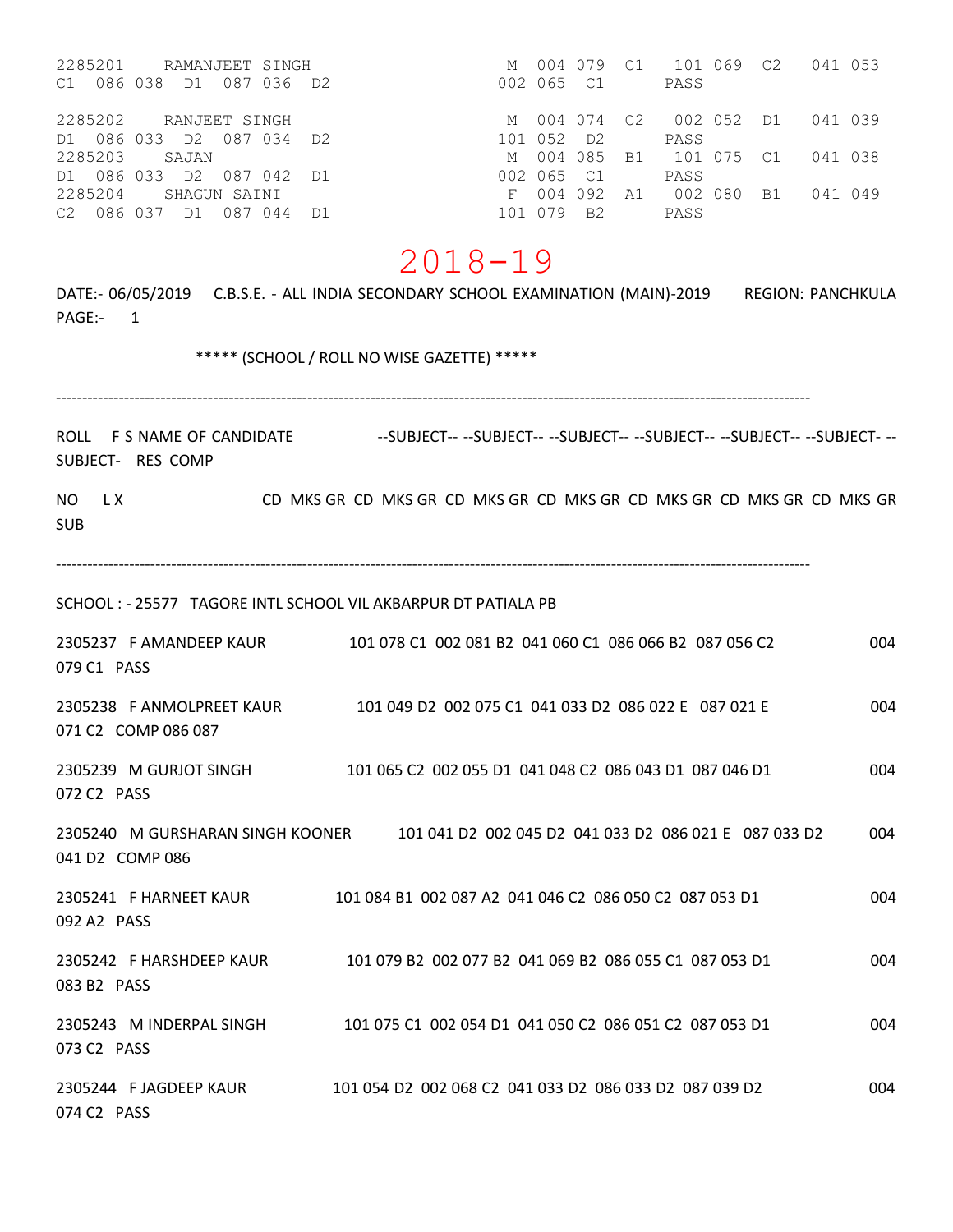| 2305245 M JAGPREET SINGH<br>082 B2 PASS            | 101 082 B2 002 077 B2 041 047 C2 086 050 C2 087 059 C2 | 004     |
|----------------------------------------------------|--------------------------------------------------------|---------|
| 2305246 F JASHANPREET KAUR<br>083 B2 PASS          | 101 082 B2 002 082 B1 041 064 B2 086 061 C1 087 063 C2 | 004     |
| 2305247 M JASKARAN SINGH<br>034 D2 COMP 086 087    | 101 043 D2 002 045 D2 041 037 D1 086 019 E 087 020 E   | 004     |
| 2305248 F JASMEET KAUR<br>088 B1 PASS              | 101 076 C1 002 077 B2 041 056 C1 086 055 C1 087 053 D1 | 004     |
| 2305249 F KOMALPREET KAUR<br>A2 PASS               | 101 094 A1 002 093 A1 041 090 A2 086 094 A1 087 095 A1 | 004 090 |
| 2305250 F KAWALPREET KAUR<br>B1 PASS               | 101 074 C1 002 086 B1 041 045 C2 086 052 C2 087 046 D1 | 004 085 |
| 2305251 F KIRANDEEP KAUR<br>B1 PASS                | 101 096 A1 002 094 A1 041 069 B2 086 076 B1 087 062 C2 | 004 086 |
| 2305252 M MALKEET SINGH<br>D1 PASS                 | 101 058 D1 002 054 D1 041 050 C2 086 048 C2 087 034 D2 | 004 070 |
| 2305253 M MANJOT SINGH RANDHAWA<br>004 067 D1 PASS | 101 057 D1 002 067 C2 041 033 D2 086 036 D2 087 035 D2 |         |
| 2305254 F MANPREET KAUR<br>092 A2 PASS             | 101 088 A2 002 089 A2 041 081 B1 086 071 B2 087 062 C2 | 004     |
| 2305255 M MANPREET SINGH<br>004 061 D2 PASS        | 101 047 D2 002 045 D2 041 037 D1 086 033 D2 087 038 D2 |         |
| 2305256 F MINAKSHI<br>087 B1 PASS                  | 101 090 A2 002 093 A1 041 068 B2 086 086 A2 087 067 C1 | 004     |
| 2305257 F NEHA<br>090 A2 PASS                      | 101 086 B1 002 084 B1 041 048 C2 086 053 C1 087 047 D1 | 004     |
| 2305258 F PARAMJEET KAUR<br>081 B2 PASS            | 101 087 B1 002 082 B1 041 044 C2 086 067 B2 087 059 C2 | 004     |
| 2305259 M PARAMJOT SINGH<br>083 B2 PASS            | 101 095 A1 002 090 A2 041 093 A2 086 086 A2 087 068 C1 | 004     |
| 2305260 F PARNEET KAUR<br>090 A2 PASS              | 101 083 B2 002 085 B1 041 068 B2 086 051 C2 087 054 D1 | 004     |
| 2305261 M PHULMEHAK SINGH<br>082 B2 PASS           | 101 079 B2 002 075 C1 041 059 C1 086 070 B2 087 047 D1 | 004     |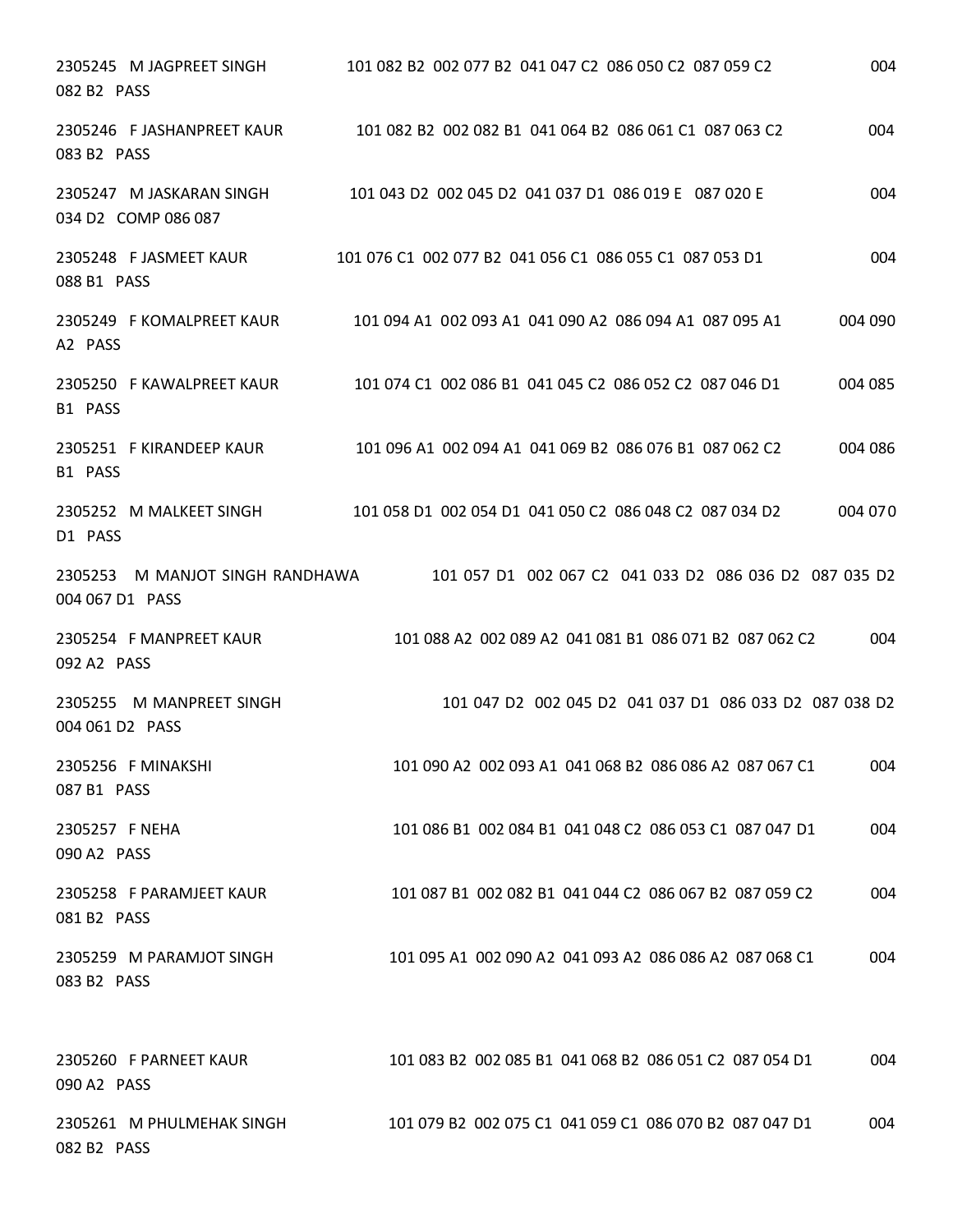| 2305262 F PRIYA<br>088 B1 PASS |                            |                                                        | 101 091 A2 002 095 A1 041 081 B1 086 069 B2 087 059 C2 |            |     |      | 004        |
|--------------------------------|----------------------------|--------------------------------------------------------|--------------------------------------------------------|------------|-----|------|------------|
| 085 B1 PASS                    | 2305263 F RAMANPREET KAUR  |                                                        | 101 084 B1 002 085 B1 041 060 C1 086 046 C2 087 052 D1 |            |     |      | 004        |
| 057 D2 PASS                    | 2305264 M RAMNINDER SINGH  |                                                        | 101 084 B1 002 045 D2 041 043 D1 086 050 C2 087 051 D1 |            |     |      | 004        |
| 059 D2 PASS                    | 2305265 M SAGAR            |                                                        | 101 063 D1 002 070 C1 041 038 D1 086 037 D1 087 038 D2 |            |     |      | 004        |
| 095 A1 PASS                    | 2305266 F SATINDER KAUR    |                                                        | 101 095 A1 002 095 A1 041 094 A1 086 094 A1 087 082 B1 |            |     |      | 004        |
| 090 A2 PASS                    | 2305267 F SIMRAN KAUR      |                                                        | 101 091 A2 002 093 A1 041 095 A1 086 095 A1 087 095 A1 |            |     |      | 004        |
| 073 C2 PASS                    | 2305268 M SUSHIL KUMAR     |                                                        | 101 061 D1 002 079 B2 041 044 C2 086 033 D2 087 039 D2 |            |     |      | 004        |
| <b>PASS</b>                    | 2305269 F TANUPREET KAUR   |                                                        | 101 090 A2 002 093 A1 041 092 A2 086 090 A2 087 067 C1 |            |     |      | 004 090 A2 |
| <b>PASS</b>                    | 2305270 F TEJINDER KAUR    |                                                        | 101 081 B2 002 082 B1 041 054 C1 086 056 C1 087 064 C2 |            |     |      | 004 087 B1 |
| <b>PASS</b>                    | 2305271 M ABHISHEK         |                                                        | 101 081 B2 002 086 B1 041 052 C1 086 056 C1 087 042 D2 |            |     |      | 004 068 D1 |
| <b>PASS</b>                    | 2305272 M AMRITPAL SINGH   |                                                        | 101 074 C1 002 063 C2 041 052 C1 086 048 C2 087 052 D1 |            |     |      | 004 068 D1 |
| <b>PASS</b>                    | 2305273 M ANMOLPREET SINGH |                                                        | 101 059 D1 002 050 D2 041 050 C2 086 038 D1 087 053 D1 |            |     |      | 004 062 D1 |
| <b>PASS</b>                    | 2305274 M BIKRAMJEET SINGH | 101 062 D1 002 072 C1 041 033 D2 086 033 D2 087 042 D2 |                                                        |            |     |      | 004 067 D1 |
|                                | 2305275 M BUTTA SINGH      | 101<br>002                                             | 041                                                    | 086<br>087 | 004 | ABST |            |
| <b>PASS</b>                    | 2305276 M DAVINDER         |                                                        | 101 065 C2 002 063 C2 041 046 C2 086 056 C1 087 065 C1 |            |     |      | 004 069 D1 |
| <b>PASS</b>                    | 2305277 M GURCHARAN SINGH  | 101 066 C2 002 071 C1 041 033 D2 086 033 D2 087 036 D2 |                                                        |            |     |      | 004 068 D1 |
| <b>PASS</b>                    | 2305278 M GURJEET SINGH    |                                                        | 101 082 B2 002 079 B2 041 053 C1 086 056 C1 087 070 C1 |            |     |      | 004 069 D1 |
| <b>PASS</b>                    | 2305279 F GURLEEN KAUR     |                                                        | 101 088 A2 002 080 B2 041 061 B2 086 055 C1 087 072 C1 |            |     |      | 004 088 B1 |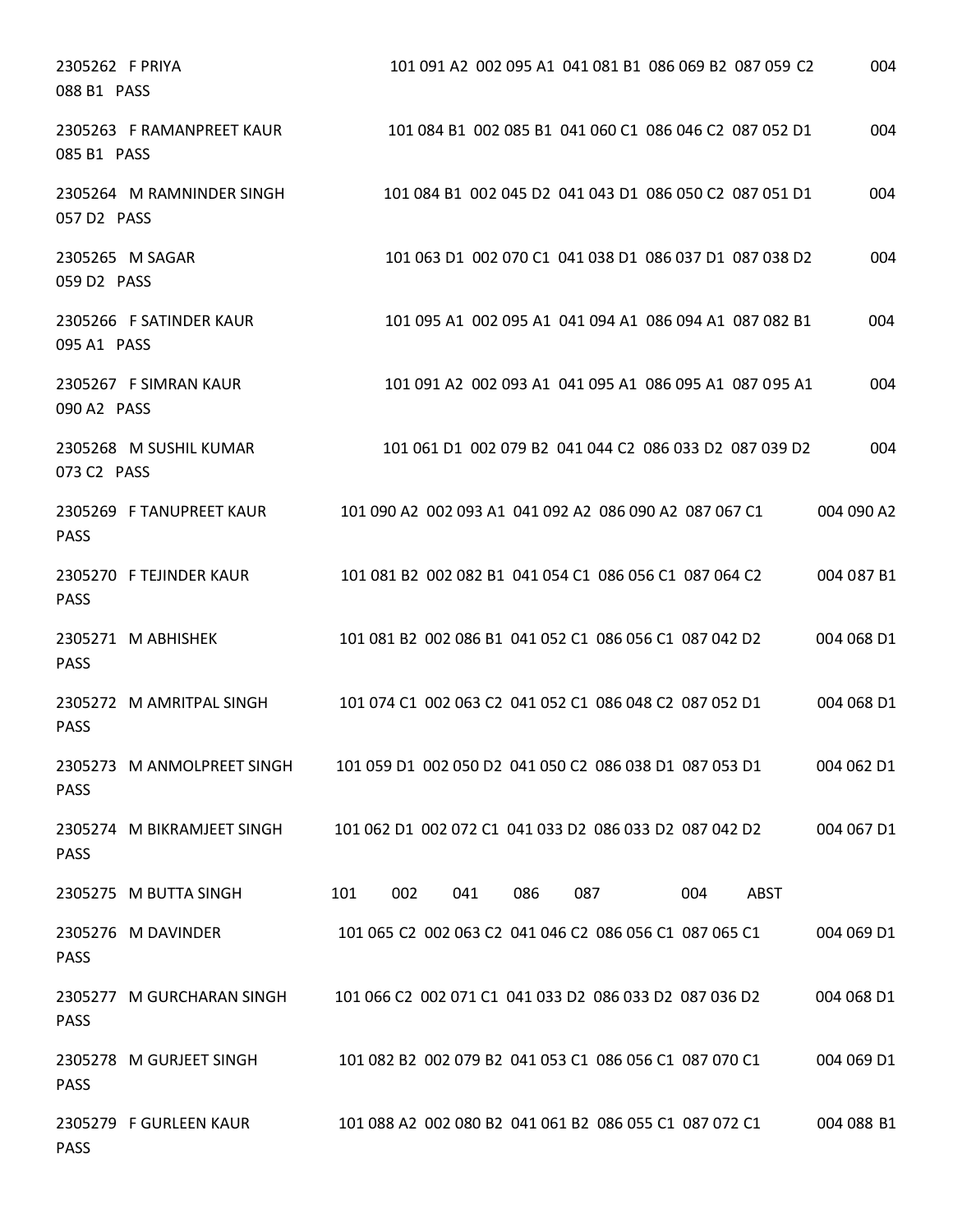| D <sub>2</sub> PASS      | 2305280 M GURPREET SINGH                        | 101 047 D2 002 054 D1 041 040 D1 086 037 D1 087 035 D2                                      | 004 042                  |
|--------------------------|-------------------------------------------------|---------------------------------------------------------------------------------------------|--------------------------|
| <b>PASS</b>              |                                                 | 2305281 M HARKIRAT SINGH 101 064 D1 004 033 D2 041 033 D2 086 041 D1 087 035 D2             | 002 024 E                |
| PAGE:-                   | $\overline{2}$                                  | DATE:- 06/05/2019 C.B.S.E. - ALL INDIA SECONDARY SCHOOL EXAMINATION (MAIN)-2019             | <b>REGION: PANCHKULA</b> |
|                          |                                                 | ***** (SCHOOL / ROLL NO WISE GAZETTE) *****                                                 |                          |
|                          | ROLL F S NAME OF CANDIDATE<br>SUBJECT- RES COMP | --SUBJECT--    --SUBJECT--    --SUBJECT--    --SUBJECT--    --SUBJECT--    --SUBJECT-    -- |                          |
| LX.<br>NO.<br><b>SUB</b> |                                                 | CD MKS GR CD MKS GR CD MKS GR CD MKS GR CD MKS GR CD MKS GR CD MKS GR                       |                          |
|                          |                                                 | SCHOOL: - 25577 TAGORE INTL SCHOOL VIL AKBARPUR DT PATIALA PB                               |                          |
| B1 PASS                  | 2305282 F HARMANDEEP KAUR                       | 101 085 B1 002 085 B1 041 034 D2 086 051 C2 087 070 C1                                      | 004 086                  |
| A2 PASS                  | 2305283 F HARMEET KAUR                          | 101 089 A2 002 093 A1 041 046 C2 086 056 C1 087 059 C2                                      | 004 089                  |
| D2 PASS                  | 2305284 M HARSHDEEP SINGH                       | 101 063 D1 002 047 D2 041 041 D1 086 039 D1 087 042 D2                                      | 004 052                  |
| <b>PASS</b>              | 2305285 M INDERBEER SINGH                       | 101 073 C1 002 061 D1 041 053 C1 086 057 C1 087 075 B2                                      | 004 075 C2               |
| A1 PASS                  | 2305286 F JAPINDER KAUR                         | 101 087 B1 002 095 A1 041 070 B2 086 070 B2 087 080 B2                                      | 004 093                  |
| D1 PASS                  | 2305287 M KARANDEEP SINGH                       | 101 067 C2 002 059 D1 041 047 C2 086 055 C1 087 047 D1                                      | 004 070                  |
| B1 PASS                  | 2305288 M KASHDEEP SINGH                        | 101 092 A2 002 092 A1 041 070 B2 086 079 B1 087 091 A2                                      | 004 086                  |
| <b>COMP 086</b>          | 2305289 M LOVEPREET SINGH                       | 101 047 D2 002 060 D1 041 038 D1 086 019 E 087 033 D2                                       | 004 046 D <sub>2</sub>   |
| <b>PASS</b>              | 2305290 F MANJINDER KAUR                        | 101 086 B1 002 083 B1 041 044 C2 086 053 C1 087 044 D2                                      | 004 087 B1               |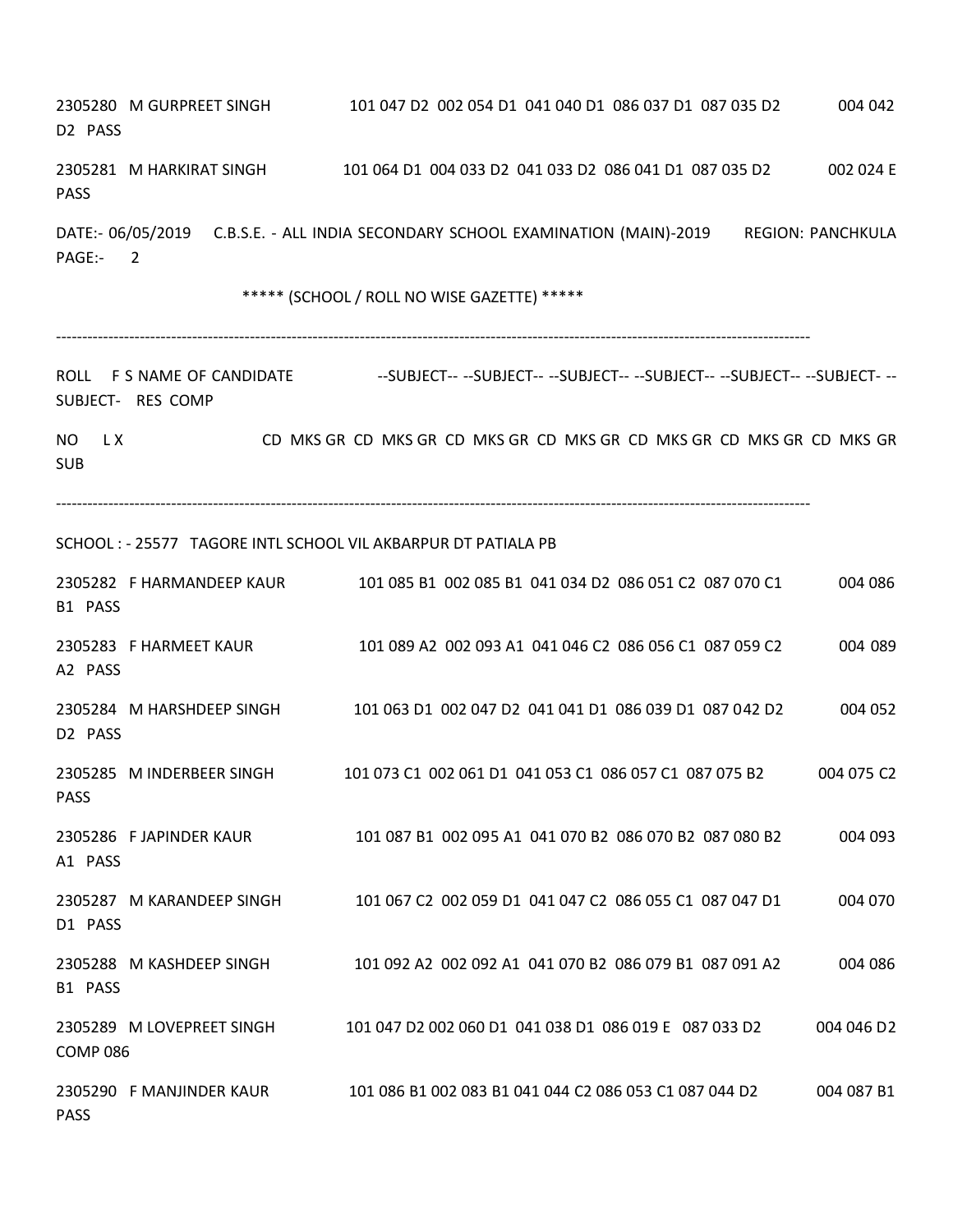| COMP 086 087              | 2305291 M MANPREET         | 101 041 D2 002 033 D2 041 033 D2 086 019 E 087 018 E                                                                                                                              | 004 043 D2 |
|---------------------------|----------------------------|-----------------------------------------------------------------------------------------------------------------------------------------------------------------------------------|------------|
| <b>PASS</b>               | 2305292 M NAVJEET SINGH    | 101 072 C2 002 081 B2 041 041 D1 086 044 D1 087 052 D1                                                                                                                            | 004 081 B2 |
| <b>PASS</b>               | 2305293 M NAVJOT SINGH     | 101 077 C1 002 064 C2 041 038 D1 086 036 D2 087 035 D2                                                                                                                            | 004 073 C2 |
| <b>PASS</b>               | 2305294 F NAVKIRAT KAUR    | 101 080 B2 002 090 A2 041 049 C2 086 069 B2 087 090 A2                                                                                                                            | 004 088 B1 |
| <b>PASS</b>               | 2305295 F RAMANPREET KAUR  | 101 073 C1 002 081 B2 041 033 D2 086 040 D1 087 045 D2                                                                                                                            | 004 081 B2 |
| <b>PASS</b>               | 2305296 M ROBIN SINGH      | 101 066 C2 002 058 D1 041 042 D1 086 033 D2 087 033 D2                                                                                                                            | 004 056 D2 |
| <b>PASS</b>               | 2305297 M SANAMPREET SINGH | 101 064 D1 002 051 D2 041 039 D1 086 042 D1 087 056 C2                                                                                                                            | 004 061 D2 |
| <b>PASS</b>               | 2305298 F TAMANPREET KAUR  | 101 087 B1 002 082 B1 041 066 B2 086 056 C1 087 059 C2                                                                                                                            | 004 088 B1 |
| <b>PASS</b>               | 2305299 F TANISHA          | 101 092 A2 002 084 B1 041 052 C1 086 072 B1 087 070 C1                                                                                                                            | 004 090 A2 |
| <b>PASS</b>               | 2305300 F TARANJEET KAUR   | 101 085 B1 002 086 B1 041 061 B2 086 076 B1 087 080 B2                                                                                                                            | 004 090 A2 |
| <b>PASS</b>               | 2305301 M YADWINDER SINGH  | 101 073 C1 002 075 C1 041 037 D1 086 046 C2 087 041 D2                                                                                                                            | 004 077 C1 |
| <b>PASS</b>               |                            | 2305302 M YUGRAJ SINGH 101 083 B2 002 064 C2 041 037 D1 086 047 C2 087 041 D2 004 083 B2                                                                                          |            |
| <b>PASS</b>               |                            | 2305303 M ARSHDEEP SINGH 101 070 C2 002 076 B2 041 048 C2 086 055 C1 087 059 C2 004 075 C2                                                                                        |            |
|                           |                            | TOTAL CANDIDATES: 67 TOTAL PASS: 61 TOTAL COMPTT.: 5 TOTAL FAIL: 0 TOTAL ABSENT: 1                                                                                                |            |
| $(MAIN) - 2018$<br>****** | DATE: 29-05-2018           | C.B.S.E ALL INDIA SECONDARY SCHOOL EXAMINATION<br>PAGE:<br>******* (SCHOOL/ROLL NO WISE GAZETTE)                                                                                  |            |
| NO. L                     | ROLL F NAME OF CANDIDATE   | $SX$ --SUBJECT-- --SUBJECT-- --<br>SUBJECT-- --SUBJECT-- --SUBJECT-- --SUBJECT-- --SUBJECT-- RES COMP<br>CD MKS GR CD MKS GR CD MKS<br>GR CD MKS GR CD MKS GR CD MKS GR CD MKS GR |            |
|                           |                            | SCHOOL: 25577 TAGORE INTL SCHOOL VIL AKBARPUR DT PATIALA PB                                                                                                                       |            |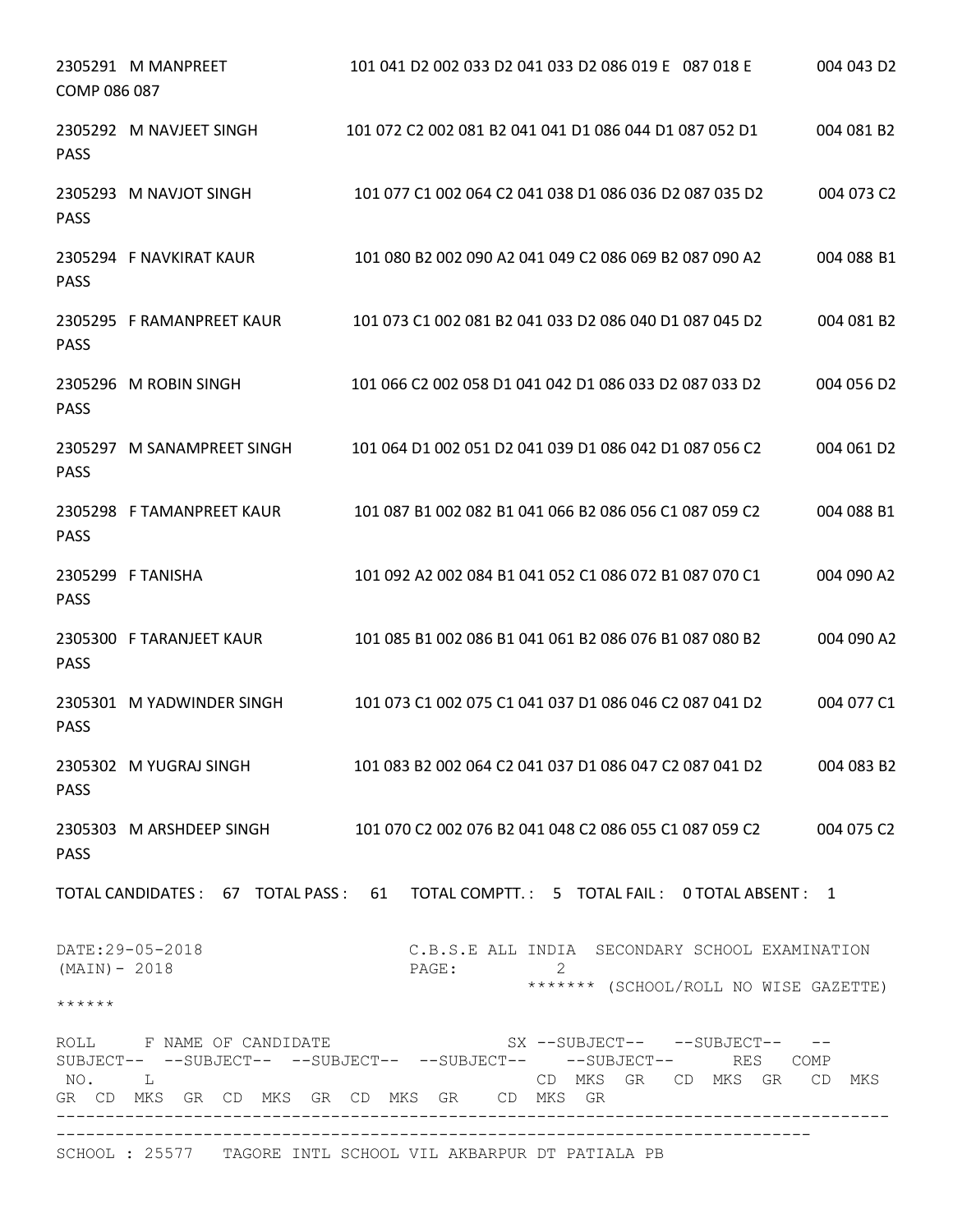| 2285205<br>SHARANDEEP KAUR<br>A2 086 073 B1 087 076<br>- B1<br>2285206<br>SHARANPREET SINGH<br>D2 086 035 D1<br>087 051<br>C <sub>2</sub><br>2285207<br>SIMRANPREET KAUR<br>D1 086 033 D2<br>087 036<br>D2<br>2285208<br>SUKHMEET SINGH<br>C2 086 036 D1<br>087 043<br>D1<br>2285209<br>TARMANPREET KAUR<br>B1 086 071 B1<br>087 068<br>B2<br>2285210<br>VARANPREET KAUR<br>D2 086 033 D2 087 034 D2 | M<br>M                                           | F<br>101 088<br>101 067<br>F<br>101 062<br>101 077<br>$-F$<br>004 083<br>002 055 D1 | 004 095<br>A2<br>004 081<br>C <sub>2</sub><br>004 087<br>D1<br>004 078<br>C1<br>101 090<br>B2 | A1<br>PASS<br>B2<br>PASS<br>B1<br>PASS<br>C1<br>PASS<br>A2<br>PASS<br>PASS | 002 092<br>002 075<br>002 064<br>002 079<br>002 086 A2<br>F 004 087 B1 101 060 D1 | A1<br>B <sub>2</sub><br>C2<br>B1 | 041 085<br>041 033<br>041 037<br>041 047<br>041 077<br>041 033 |
|------------------------------------------------------------------------------------------------------------------------------------------------------------------------------------------------------------------------------------------------------------------------------------------------------------------------------------------------------------------------------------------------------|--------------------------------------------------|-------------------------------------------------------------------------------------|-----------------------------------------------------------------------------------------------|----------------------------------------------------------------------------|-----------------------------------------------------------------------------------|----------------------------------|----------------------------------------------------------------|
| TOTAL NO. OF CANDIDATES: 59<br>0<br>FAIL:                                                                                                                                                                                                                                                                                                                                                            | PASS:                                            | 50                                                                                  |                                                                                               |                                                                            | COMPARTMENT:                                                                      |                                  | 9                                                              |
| DATE:- 15/07/2020 C.B.S.E. - SECONDARY SCHOOL EXAMINATION (MAIN)-2020 REGION: CHANDIGARH<br>1<br>***** (SCHOOL / ROLL NO WISE GAZETTE) *****                                                                                                                                                                                                                                                         | $2019 - 20$                                      |                                                                                     |                                                                                               |                                                                            |                                                                                   |                                  | PAGE:-                                                         |
| ROLL F S NAME OF CANDIDATE                                                                                                                                                                                                                                                                                                                                                                           |                                                  |                                                                                     |                                                                                               |                                                                            |                                                                                   |                                  |                                                                |
| NO.<br>L X<br>MKS GR MKS GR MKS GR MKS GR MKS GR MKS GR MKS GR                                                                                                                                                                                                                                                                                                                                       | SUB CD SUB CD SUB CD SUB CD SUB CD SUB CD SUB CD |                                                                                     |                                                                                               |                                                                            |                                                                                   | <b>SUB</b>                       |                                                                |
| SCHOOL: - 20763 TAGORE INTL SCHOOL VIL AKBARPUR DT PATIALA PB                                                                                                                                                                                                                                                                                                                                        |                                                  |                                                                                     |                                                                                               |                                                                            |                                                                                   |                                  |                                                                |
| 13179224 FAMARDEEP KAUR                                                                                                                                                                                                                                                                                                                                                                              | 184 002 041 086 087                              |                                                                                     |                                                                                               | 004                                                                        | PASS                                                                              |                                  |                                                                |
| 093 A1 083 B1 080 B1 083 A2 084 B1 098 A1                                                                                                                                                                                                                                                                                                                                                            |                                                  |                                                                                     |                                                                                               |                                                                            |                                                                                   |                                  |                                                                |
| 13179225 F ANJALI                                                                                                                                                                                                                                                                                                                                                                                    | 184 002 041 086 087 004 PASS                     |                                                                                     |                                                                                               |                                                                            |                                                                                   |                                  |                                                                |
| 088 A2 082 B1 079 B1 081 A2 087 B1 099 A1                                                                                                                                                                                                                                                                                                                                                            |                                                  |                                                                                     |                                                                                               |                                                                            |                                                                                   |                                  |                                                                |
| 13179226 M ANMOL SINGH                                                                                                                                                                                                                                                                                                                                                                               | 184 002 241 086 087 004 COMP 086                 |                                                                                     |                                                                                               |                                                                            |                                                                                   |                                  |                                                                |
| 033 D2 051 D2 033 D2 025 E 038 D2 072 D1                                                                                                                                                                                                                                                                                                                                                             |                                                  |                                                                                     |                                                                                               |                                                                            |                                                                                   |                                  |                                                                |
| 13179227 F ANMOLDEEP KAUR                                                                                                                                                                                                                                                                                                                                                                            | 184 002 041 086 087 004 PASS                     |                                                                                     |                                                                                               |                                                                            |                                                                                   |                                  |                                                                |
| 086 A2 085 A2 071 B1 073 B1 095 A1 096 A1                                                                                                                                                                                                                                                                                                                                                            |                                                  |                                                                                     |                                                                                               |                                                                            |                                                                                   |                                  |                                                                |
| 13179228 M BABNEET SINGH                                                                                                                                                                                                                                                                                                                                                                             | 184 002 241 086 087 004 PASS                     |                                                                                     |                                                                                               |                                                                            |                                                                                   |                                  |                                                                |
| 054 D1 055 D1 048 C2 034 D2 054 D1 076 C2                                                                                                                                                                                                                                                                                                                                                            |                                                  |                                                                                     |                                                                                               |                                                                            |                                                                                   |                                  |                                                                |
| 13179229 M DHARAMPREET SINGH    184 002 241 086 087                                                                                                                                                                                                                                                                                                                                                  |                                                  |                                                                                     |                                                                                               | 004 PASS                                                                   |                                                                                   |                                  |                                                                |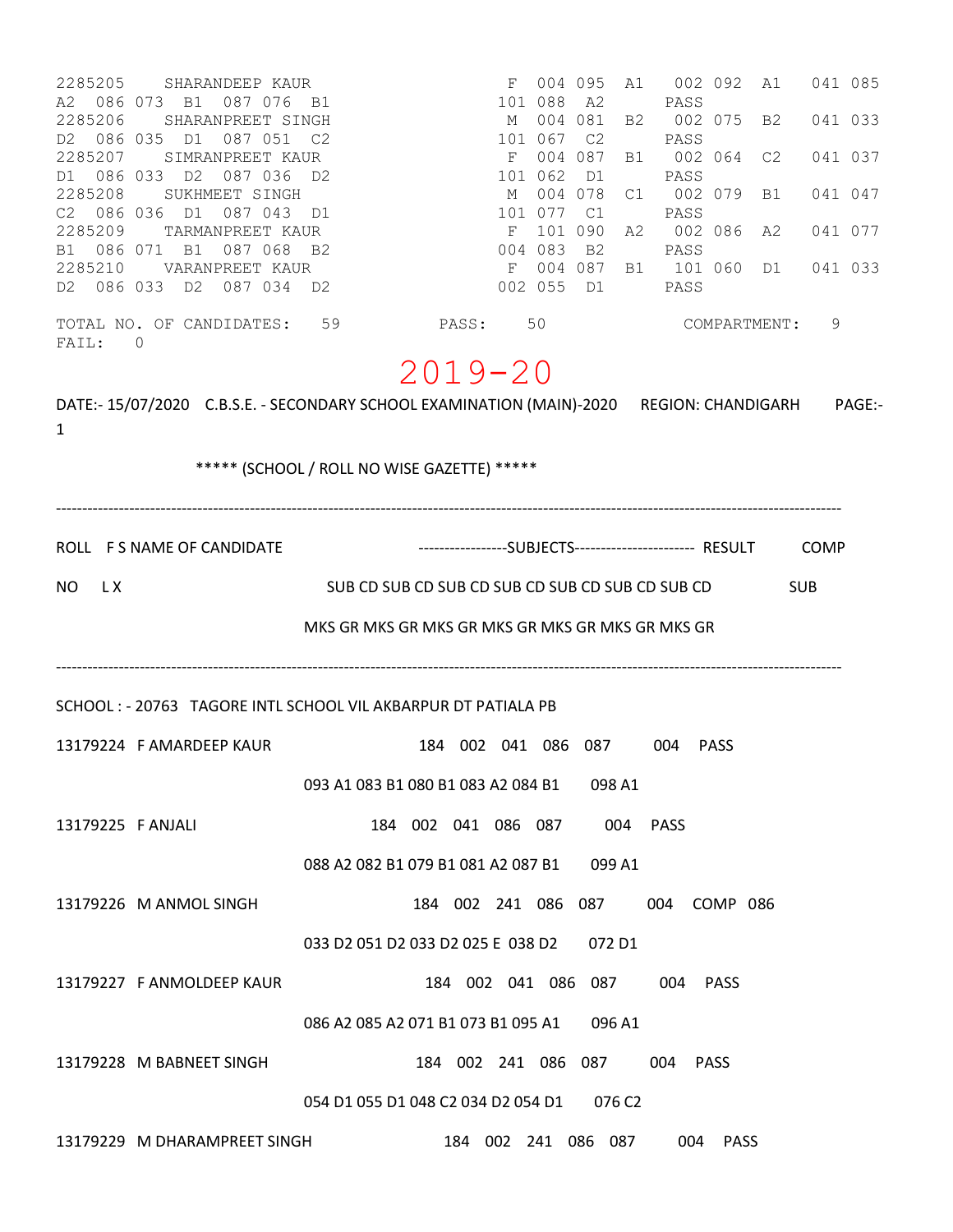#### 054 D1 066 C2 040 D1 046 C2 061 C2 088 B1

- 13179230 M GURMIT SINGH 184 002 241 086 087 004 PASS 045 D2 061 C2 035 D2 033 D2 034 D2 077 C2
- 13179231 M GURWINDER SINGH 184 002 241 086 087 004 PASS 063 C2 058 D1 044 C2 041 D1 057 D1 086 B2
- 13179232 M HARMANDEEP SINGH 184 002 041 086 087 004 PASS 081 B1 082 B1 080 B1 081 A2 096 A1 098 A1
- 13179233 M HARSHDEEP SINGH 184 002 241 086 087 004 PASS 046 D2 059 D1 050 C2 033 D2 045 D2 074 C2
- 13179234 M JASKARANPREET SINGH 184 002 041 086 087 004 PASS 049 D2 054 D1 060 B2 034 D2 049 D2 088 B1
- 13179235 F JASMEEN CHOUDHARY 184 002 041 086 087 004 PASS 094 A1 087 A2 077 B1 090 A1 098 A1 096 A1
- 13179236 F JASPREET KAUR 184 002 241 086 087 004 PASS 066 C2 088 A2 061 B2 047 C2 069 C1 092 A2
- 13179237 M JASPREET SINGH 184 002 241 086 087 004 PASS 048 D2 040 D2 033 D2 033 D2 040 D2 072 D1
- 13179238 F KOMALPREET KAUR 184 002 041 086 087 004 PASS 083 B1 083 B1 045 C2 068 B1 085 B1 096 A1
- 13179239 F KOMALPREET KAUR 184 002 241 086 087 004 PASS 066 C2 086 A2 057 C1 045 C2 070 C1 093 A2
- 13179240 M LOVEPREET SINGH 184 002 241 086 087 004 COMP 241 048 D2 059 D1 026 E 033 D2 045 D2 087 B2

### 13179241 M LOVEPREET SINGH 184 002 241 086 087 004 PASS

040 D2 057 D1 044 C2 036 D1 058 D1 090 B1

13179242 M MALAKDEEP SINGH 184 002 241 086 087 004 COMP 086

#### 033 D2 040 D2 033 D2 026 E 037 D2 075 C2

13179243 F MANPREET KAUR 184 002 041 086 087 004 PASS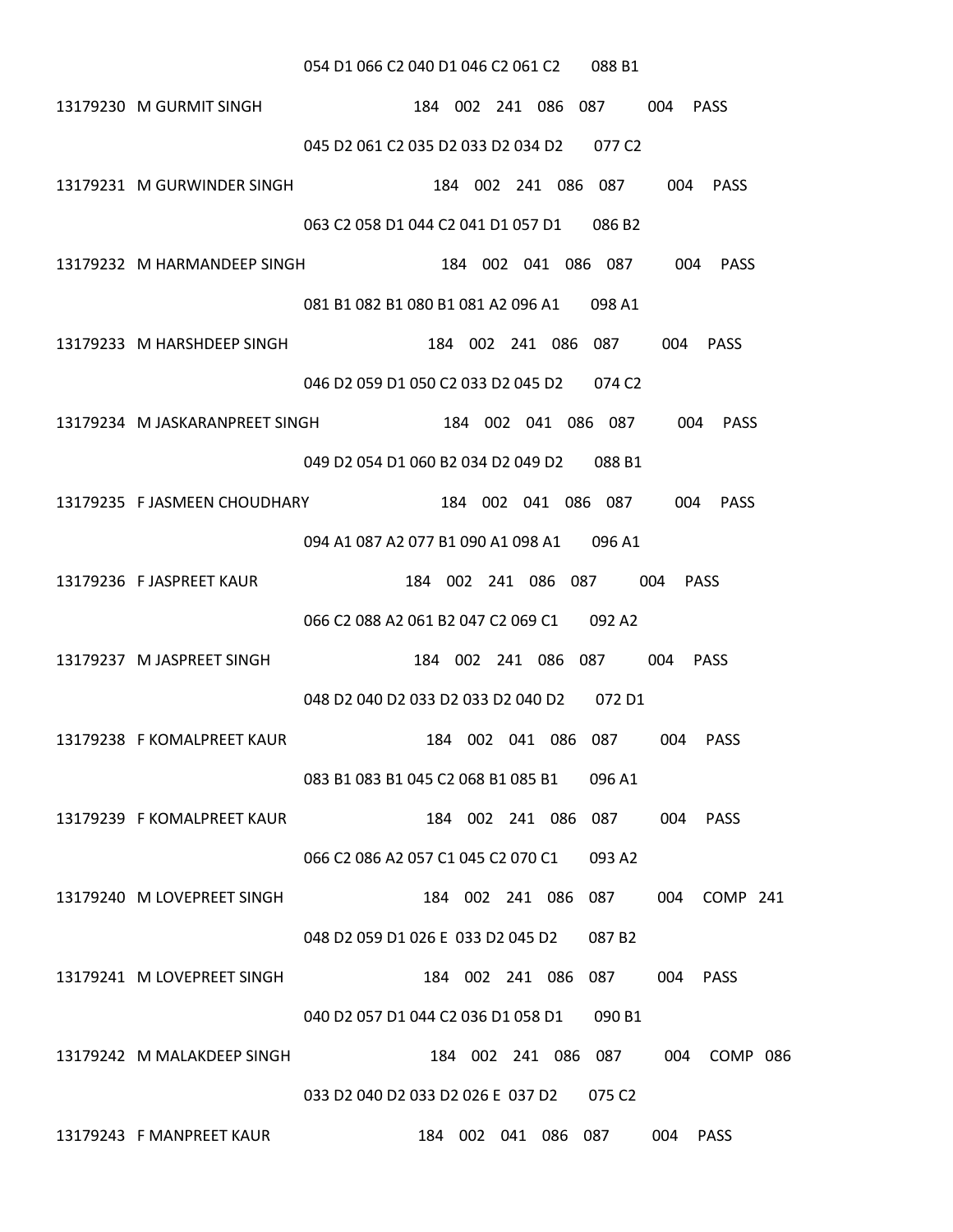# 090 A2 080 B1 078 B1 078 A2 095 A1 099 A1 13179244 F MANPREET KAUR 184 002 241 086 087 004 ABST 13179245 M MEHAKPREET SINGH 184 002 241 086 087 004 PASS 051 D1 054 D1 065 B2 043 C2 035 D2 091 A2 13179246 M NIKHAL SINGH 184 002 241 086 087 004 PASS 065 C2 073 C1 051 C1 047 C2 068 C1 096 A1 DATE:- 15/07/2020 C.B.S.E. - SECONDARY SCHOOL EXAMINATION (MAIN)-2020 REGION: CHANDIGARH PAGE:- 2 \*\*\*\*\* (SCHOOL / ROLL NO WISE GAZETTE) \*\*\*\*\* ------------------------------------------------------------------------------------------------------------------------------------------------------ ROLL FS NAME OF CANDIDATE -----------------------SUBJECTS----------------------- RESULT COMP NO LX SUB CD SUB CD SUB CD SUB CD SUB CD SUB CD SUB CD SUB CD SUB CD SUB CD MKS GR MKS GR MKS GR MKS GR MKS GR MKS GR MKS GR ------------------------------------------------------------------------------------------------------------------------------------------------------ SCHOOL : - 20763 TAGORE INTL SCHOOL VIL AKBARPUR DT PATIALA PB 13179247 F NISHU SHARMA 184 002 241 086 087 004 PASS 040 D2 062 C2 033 D2 033 D2 048 D2 087 B2 13179248 F PARINOOR 184 002 041 086 087 004 PASS 074 C1 074 B2 042 D1 067 B1 072 C1 096 A1 13179249 F PAWANPREET KAUR 184 002 241 086 087 004 PASS 039 D2 064 C2 040 D1 033 D2 055 D1 094 A2 13179250 M PRINCE SINGH 184 002 041 086 087 004 PASS 065 C2 068 C1 072 B1 064 B2 079 B2 094 A2 13179251 F RAVNEET KAUR 184 002 041 086 087 004 PASS 081 B1 090 A2 058 C1 071 B1 078 B2 098 A1 13179252 M SAHILPREET SINGH 184 002 241 086 087 004 PASS 046 D2 051 D2 033 D2 033 D2 044 D2 093 A2 13179253 M SANDEEP KUMAR 184 002 241 086 087 004 COMP 086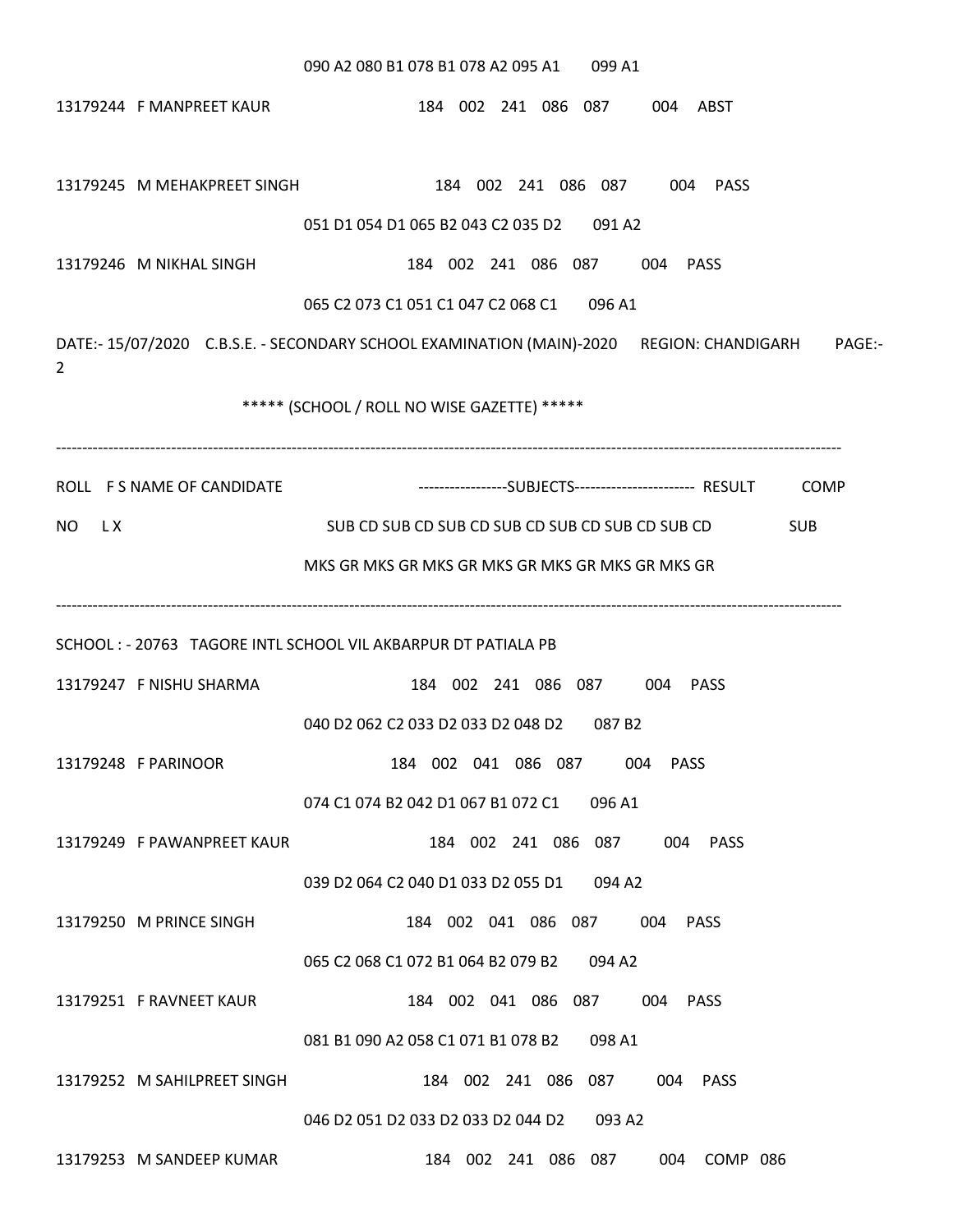#### 036 D2 043 D2 041 D1 025 E 041 D2 063 D2

- 13179254 M SEHAJPREET SINGH 184 002 241 086 087 004 PASS 054 D1 053 D1 052 C1 037 D1 055 D1 090 B1
- 13179255 M SOHIT KUMAR 184 002 241 086 087 004 PASS 066 C2 078 B2 059 C1 056 C1 086 B1 096 A1
- 13179256 M SONU GORCY 184 002 241 086 087 004 PASS

#### 046 D2 047 D2 056 C1 046 C2 059 C2 088 B1

- 13179257 M SUKHCHAIN SINGH 184 002 041 086 087 004 PASS 078 B2 085 A2 068 B2 064 B2 081 B2 099 A1
- 13179258 F SUKHMAN KAUR 184 002 041 086 087 004 PASS

#### 076 B2 070 C1 047 C2 050 C1 084 B1 096 A1

- 13179259 M TARANBEER SINGH 184 002 241 086 087 004 COMP 241 036 D2 040 D2 026 E 033 D2 044 D2 072 D1
- 13179260 M AKASHDEEP SINGH 184 002 241 086 087 004 PASS 037 D2 042 D2 041 D1 033 D2 037 D2 068 D1
- 13179261 M AKASHVEER SINGH 184 002 241 086 087 004 PASS 060 D1 052 D1 034 D2 037 D1 072 C1 088 B1
- 13179262 F AMANDEEP KAUR 184 002 241 086 087 004 COMP 241 037 D2 053 D1 023 E 033 D2 041 D2 088 B1
- 13179263 M AMANDEEP SINGH 184 002 241 086 087 004 PASS 069 C1 083 B1 071 B1 055 C1 077 B2 098 A1
- 13179264 F AMARJEET KAUR 184 002 041 086 087 004 PASS 081 B1 075 B2 066 B2 051 C1 067 C1 098 A1

- 13179265 F ANUREET KAUR 184 002 241 086 087 004 PASS 058 D1 060 D1 048 C2 038 D1 056 D1 095 A1
- 13179266 M BAKHSHISH SINGH 184 002 241 086 087 004 PASS

#### 057 D1 059 D1 046 C2 044 C2 068 C1 094 A2

13179267 M GARSHDEEP SINGH 184 002 041 086 087 004 PASS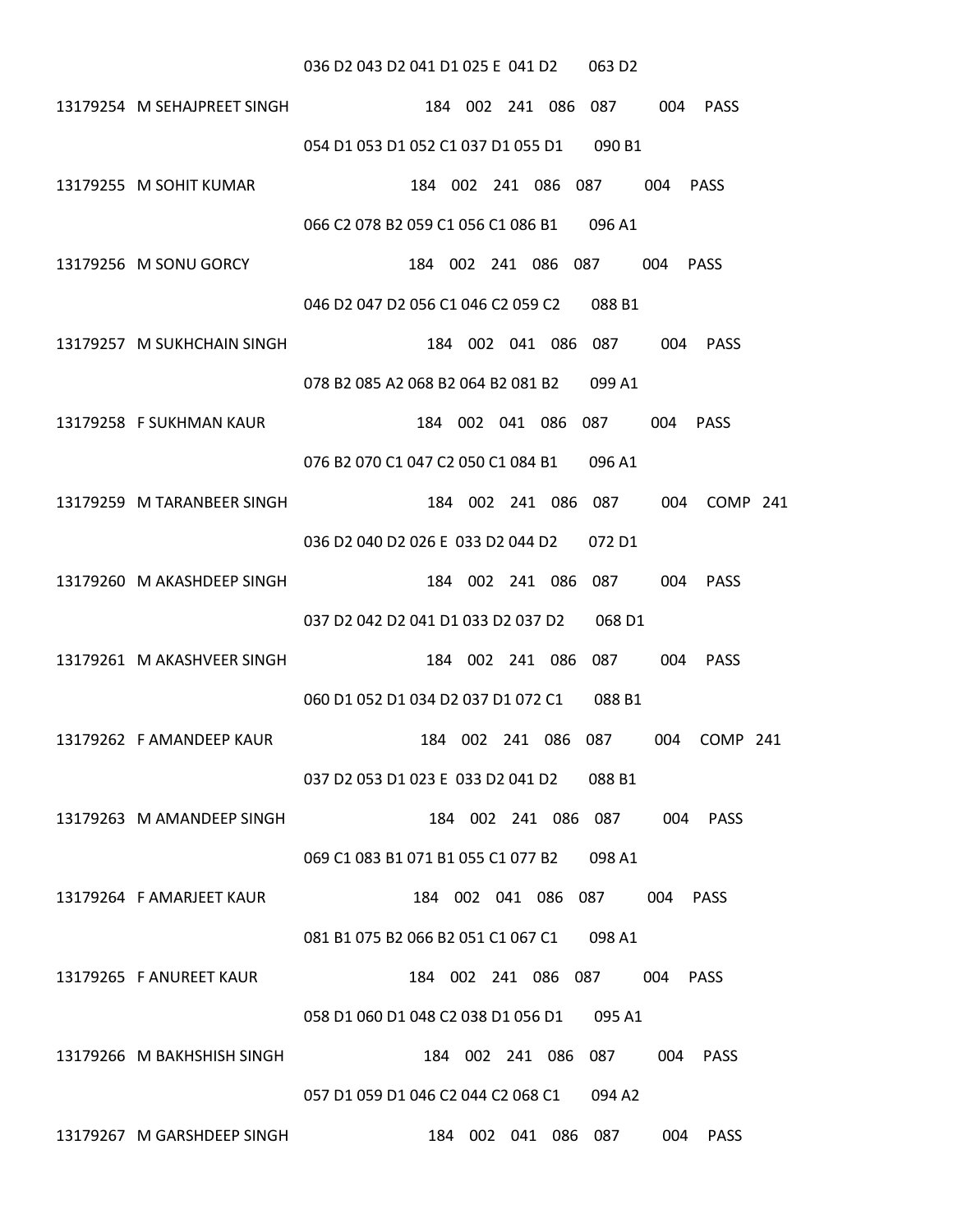079 B2 087 A2 082 A2 080 A2 094 A2 099 A1 13179268 M GURKIRAT SINGH 184 002 241 086 087 004 PASS 072 C1 056 D1 057 C1 054 C1 079 B2 093 A2 13179269 M GURSEWAK SINGH 184 002 241 086 087 004 PASS 039 D2 061 C2 033 D2 034 D2 044 D2 082 C1 DATE:- 15/07/2020 C.B.S.E. - SECONDARY SCHOOL EXAMINATION (MAIN)-2020 REGION: CHANDIGARH PAGE:- 3 \*\*\*\*\* (SCHOOL / ROLL NO WISE GAZETTE) \*\*\*\*\* ------------------------------------------------------------------------------------------------------------------------------------------------------ ROLL FS NAME OF CANDIDATE -------------------------------SUBJECTS------------------------- RESULT COMP NO LX SUB CD SUB CD SUB CD SUB CD SUB CD SUB CD SUB CD SUB CD SUB CD MKS GR MKS GR MKS GR MKS GR MKS GR MKS GR MKS GR ------------------------------------------------------------------------------------------------------------------------------------------------------ SCHOOL : - 20763 TAGORE INTL SCHOOL VIL AKBARPUR DT PATIALA PB 13179270 F HARMANPREET KAUR 184 002 241 086 087 004 PASS 053 D1 067 C2 036 D1 038 D1 050 D1 090 B1 13179271 F HARPREET KAUR 184 002 041 086 087 004 PASS 095 A1 090 A2 047 C2 062 B2 092 A2 098 A1 13179272 M HARSIMRAN SINGH 184 002 241 086 087 004 PASS 062 C2 049 D2 040 D1 044 C2 054 D1 086 B2 13179273 M HARSIMRAN SINGH 184 002 241 086 087 004 PASS 055 D1 058 D1 054 C1 039 D1 050 D1 090 B1 13179274 F JOBANPREET KAUR 184 002 041 086 087 004 PASS 089 A2 089 A2 056 C1 069 B1 092 A2 097 A1 13179275 M MAHIR 184 002 241 086 087 004 PASS 049 D2 054 D1 036 D1 035 D1 047 D2 083 C1 13179276 M MANPREET SINGH 184 002 041 086 087 004 PASS 085 B1 072 C1 074 B1 088 A1 088 B1 093 A2 13179277 M MILANDEEP SINGH 184 002 241 086 087 004 PASS